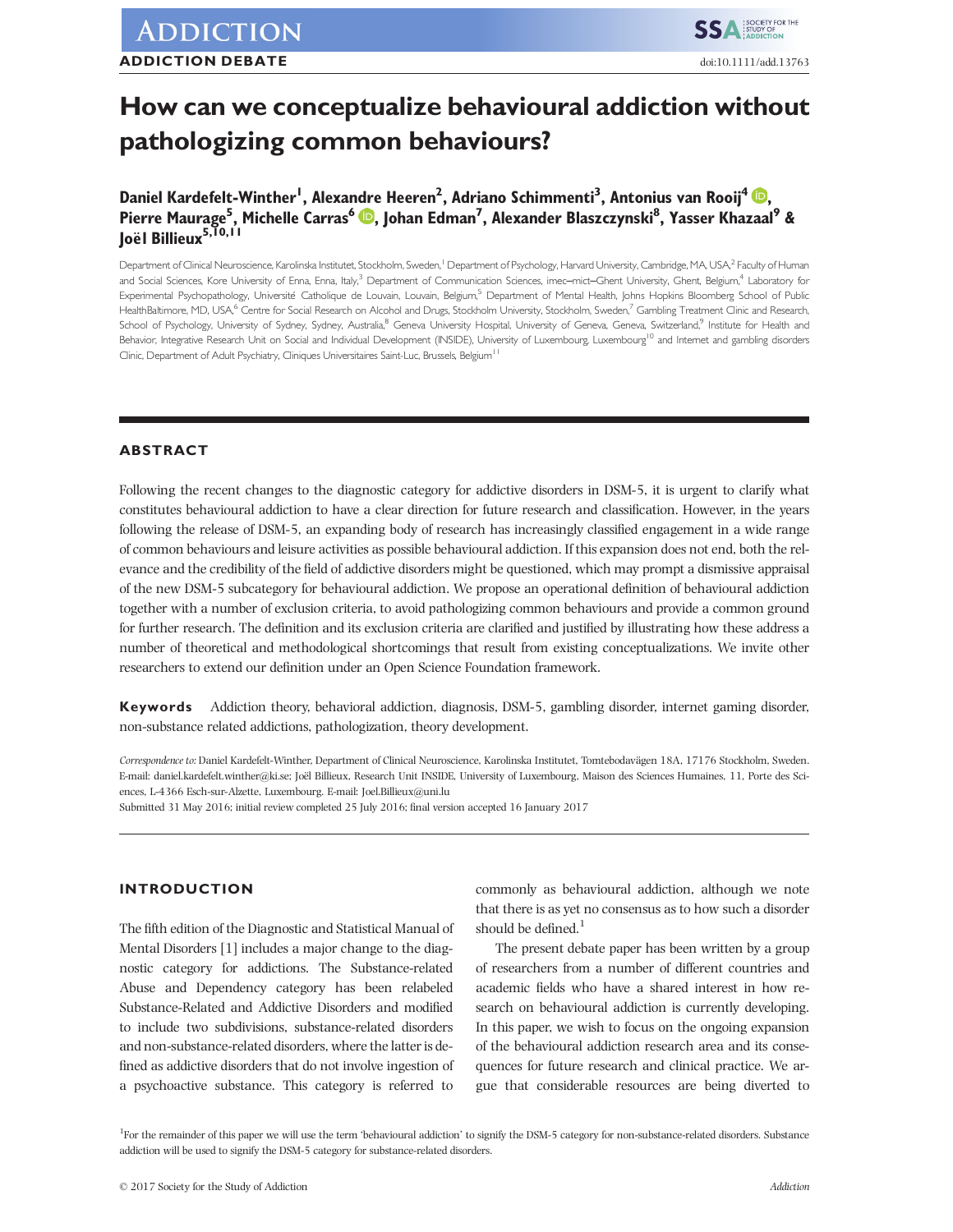conduct research on excessive behaviours that lack indications of functional impairment, psychological distress or a clear separation from normative behaviour in context, and therefore do not seem to constitute behavioural addiction. We are concerned that if this expansion does not end, both the relevance and credibility of this field might be questioned, which may prompt a dismissive appraisal of the new DSM-5 subcategory.

The sole condition that is currently included in the category for behavioural addiction is gambling disorder, with internet gaming disorder included in Supporting information, Appendix III as a potential addition to the category that first requires further study. That this category contains only one disorder is due partly to a lack of consensus on what precisely constitutes behavioural addiction, which is a consequence of insufficient peerreviewed evidence for its aetiology, onset and course [1]. In addition to scarce evidence, we contend that research on behavioural addiction currently lacks a sound theoretical framework that can guide research in this area, help produce quality evidence and ensure a common ground for theoretical development. Although theoretical models exist that could guide research on addictions, whether or not substance-related, these are used rarely in behavioural addiction research, which tends to be largely atheoretical [2,3].

For example, the syndrome model of addiction [4] distinguishes usefully the distal antecedents of an addiction (aetiological processes) from its multiple expressions and manifestations (the behaviours and their symptoms). However, in the behavioural addiction research field, only the presence or absence of symptoms tend to be studied, guided most often by the symptom-based components model of addiction [5]. Core elements of theory such as aetiological processes and unique features of behavioural addiction are rarely investigated to the extent they are for substance addiction [6]. Furthermore, the components model relies on symptoms of substance addiction in its definition of behavioural addiction. Several of these symptoms, such as tolerance and withdrawal, are difficult to apply convincingly and measure in relation to behaviours, which questions whether these symptoms form a useful and valid part of a behavioural addiction definition [2,7–9].

Although West [6,10] has provided an overview of many different theoretical approaches that can be used to understand substance addiction, ranging from neurological to sociological, none of these theories see much use in recent behavioural addiction research, and evaluations of the applicability of different approaches are rare. This has led to a situation where atheoretical and confirmatory approaches are far more common than research that is exploratory and theory-driven, which is unsuitable and ineffective for an emerging research area. The

consequence has been a considerable expansion of the conceptualization of behavioural addiction to the point where we risk pathologizing common behaviours due to the lack of a clear theoretical framework.

To rectify this issue and in an attempt to provide a common ground for continued research, we propose an operational definition of behavioural addiction based on our collective understanding of harmful and persistent problem behaviours:

'A repeated behaviour leading to significant harm or distress. The behaviour is not reduced by the person and persists over a significant period of time. The harm or distress is of a functionally impairing nature'.

Additionally, diagnostic approaches often qualify the listing of inclusion signs with additional exclusion criteria. This is considered rarely when new expressions of behavioural addiction are proposed, but if we allow other potential explanations for a problem behaviour to become part of the definition of behavioural addiction we may cloud the treatment target, prolong potential suffering and fail to identify problems that are actually due to another cause. Therefore, we include crucial exclusion criteria together with the definition and contend that a behaviour should not be conceptualized as behavioural addiction if:

- 1 The behaviour is better explained by an underlying disorder (e.g. a depressive disorder or impulse-control disorder).
- 2 The functional impairment results from an activity that, although potentially harmful, is the consequence of a willful choice (e.g. high-level sports).
- 3 The behaviour can be characterized as a period of prolonged intensive involvement that detracts time and focus from other aspects of life, but does not lead to significant functional impairment or distress for the individual.
- 4 The behaviour is the result of a coping strategy.

We recognize that this definition is not exhaustive, and likely to require further input by experts in this field of research. It is meant to provide a starting-point and guide researchers when conducting research on behavioural addiction, to avoid confirmatory research practices and an over-reliance on substance addiction symptoms. In the interests of further conceptual development, we have established an Open Science Foundation webpage to facilitate extension of the proposed operational definition in a transparent manner and invite interested researchers to comment and provide input (see [11] for a link).

Moving forward with this paper, we will highlight what we consider to be the most problematic theoretical and methodological practices and assumptions in the behavioural addiction research area and show how our proposed definition addresses each of these issues.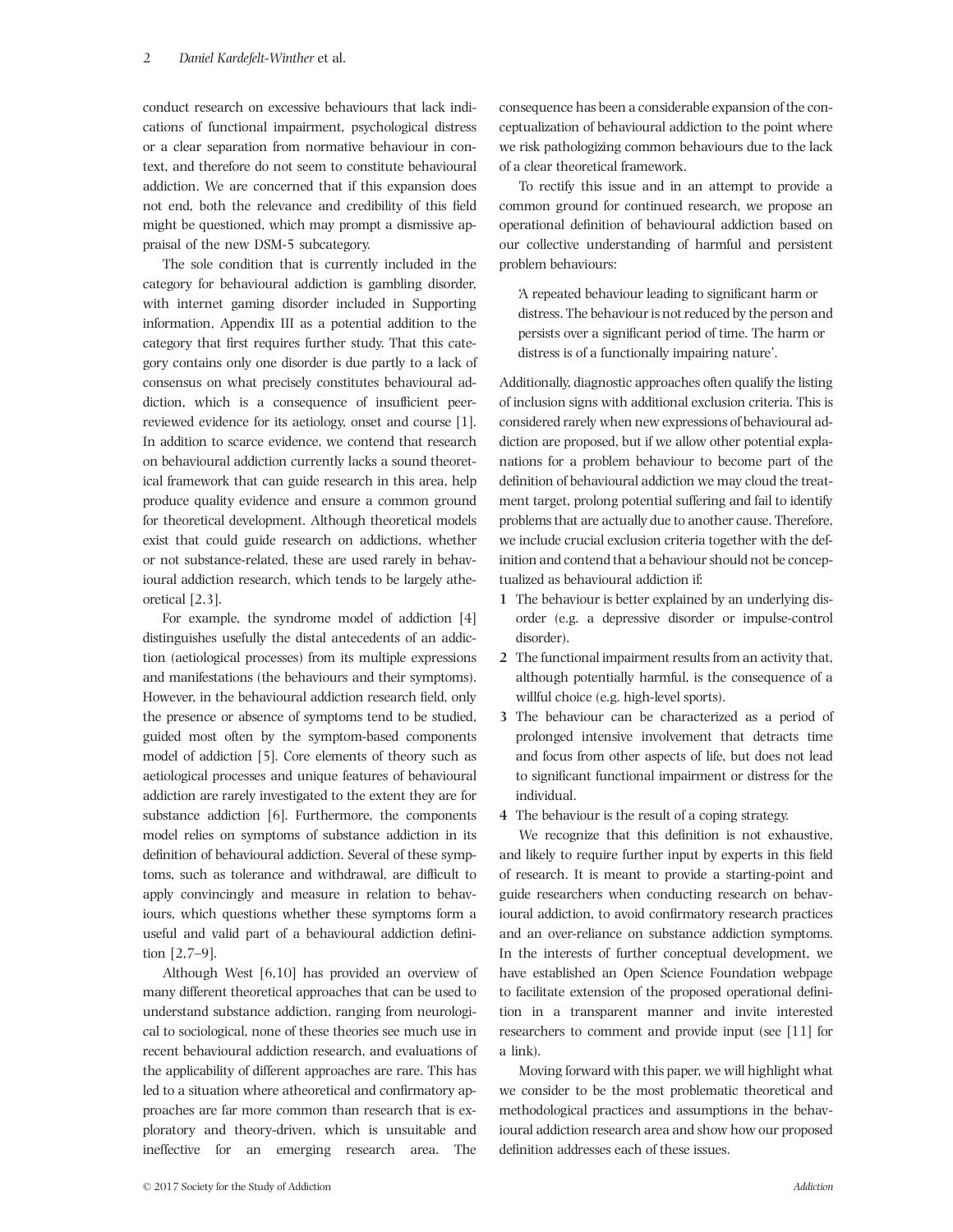## WHICH SYMPTOMS ARE USEFUL AND VALID IN BEHAVIOURAL ADDICTION RESEARCH?

Studies of behavioural addiction have often contended that individuals who engage excessively in certain behaviours experience a common set of symptoms associated frequently with substance addiction, such as salience, mood modification, tolerance, withdrawal, conflict and relapse, and that these symptoms can be used to identify behavioural addiction in people [5]. The implication is that there is no limit as to what might be conceptualized as behavioural addiction as long as some of the common addiction symptoms are observed in relation to the behaviour.

Problematically, these symptoms are likely to manifest in relation to most activities that people find interesting or engaging, without reflecting clinically significant functional impairment or distress for the individual or a burden to public health in populations. Some examples found in recent literature include (but are not limited to) 'study addiction' [12], 'work addiction' [13], 'dancing addiction' [14], 'mobile phone addiction' [15], 'social network site addiction' [16], 'fortune-telling addiction' [17] and 'body image addiction' [18]. A positive addiction diagnosis or classification for these behaviours is particularly likely to be made when responses are captured through survey research using DSM-style polythetic cut-off scoring (e.g. meet five of nine criteria for positive diagnosis), even though the symptoms in and of themselves are not indicative of functional impairment in community samples [9,19]. This diagnostic system also assumes implicitly that symptoms have equal weight and therefore contribute equally to a total score, which might not be the case [20]. Additionally, an issue with the use of substance addiction symptoms when studying behavioural addiction is the failure to recognize that what constitutes a problematic symptom in relation to one activity (e.g. substance use) is not necessarily problematic in a different context (e.g. video gaming). For example, preoccupations with video games are still considered harmful in a similar way to preoccupations related to drugs, even though the former is a common everyday activity related to far fewer problematic consequences than the latter [19,21,22]. This shows why using substance addiction symptoms in the conceptualization and assessment of behavioural addiction is inadequate, and can lead to pathologizing of common behaviours or leisure activities. We propose instead a definition of behavioural addiction that focuses upon only two components: (a) significant functional impairment or distress as a direct consequence of the behaviour and (b) persistence over time. While some studies consider functional impairment to be indicated by the presence of symptoms such as withdrawal, tolerance and conflict, the absence of in-depth studies with clinical cases means

that it remains unclear whether these symptoms truly manifest in relation to behavioural addiction and, if they do, whether the symptoms are actually functionally impairing [8,22]. We therefore suggest not using these symptoms when operationalizing the definition unless more evidence is provided with regard to their relevance. Furthermore, while we include persistence as a key component, we have not yet proposed a period of time after which the behaviour is classified as persistent, because the lack of evidence makes any such recommendation arbitrary. Persistence over time is an area where future research could usefully be conducted to improve the definition (e.g. [23]).

For the purpose of research into new expressions of behavioural addiction we recommend directly assessing functional impairment in clinical settings, supported by a health professional, rather than via surveys implemented in a healthy population. A serious inquiry into excessive dancing as an expression of behavioural addiction would need to account for multiple explanations for any psychological distress or functional impairment that result. Acute stress reactions in pursuit of an unattainable ideal performance might be seen as a consequence of dysfunctional beliefs or elevated and rigid standards, such as those characterizing clinical perfectionism [24]. The skeletal or muscle injuries that can result from excessive dancing (e.g. professional ballet) can be seen as a natural but unhealthy consequence of a career that puts a lot of pressure on the body. The exclusion criteria, proposed together with our definition, reflect both points raised. The first exclusion criterion is that 'the behaviour is better explained by an underlying disorder', and the second exclusion criterion is that 'the functional impairment results from an activity that, although potentially harmful, is the consequence of a willful choice (e.g. high-level sports)'. These exclusion criteria are crucial to consider when conceptualizing behavioural addiction.

## AVOID CREATING NEW DISORDERS WITH OLD RECIPES

Billieux and colleagues [2] have argued that most studies identifying new expressions of behavioural addiction are confirmatory in nature. While this is a known issue for academic research that originates in epistemological discussions of hypothesis testing and falsification, it constitutes a considerable issue for research on behavioural addiction. Generally, research that identifies new expressions of behavioural addiction tends to follow the same three-step methodological pattern:

1 The research process seeks to confirm what the researchers believe to be true, rather than aiming to generate new findings, test hypotheses and contribute to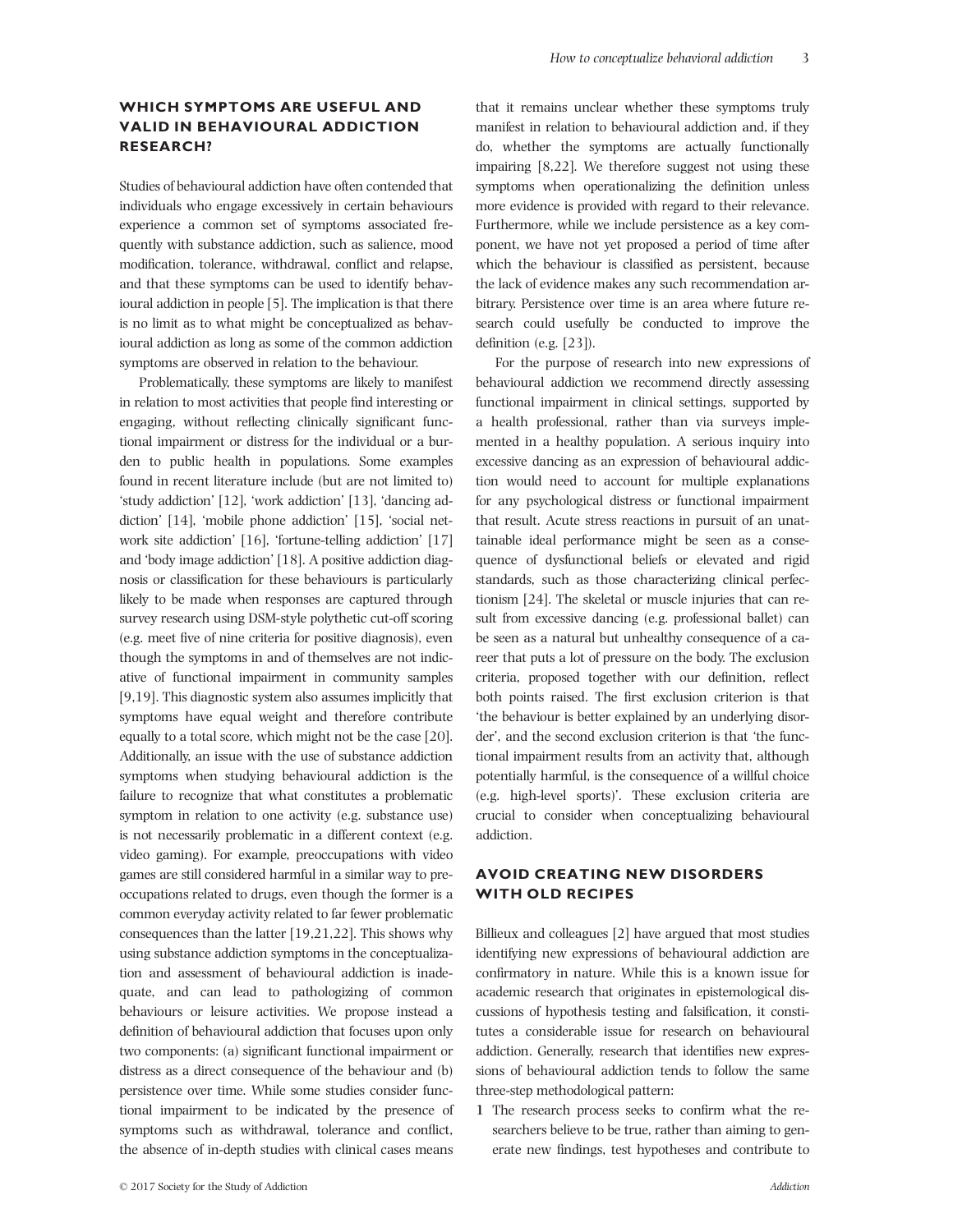#### 4 Daniel Kardefelt-Winther et al.

theory-building [2,25,26]. For example, based on initial observations of seemingly excessive involvement in a specific activity (e.g. some dancers can spend a whole day or night pursuing their hobby and will be tired at work the next day), the behaviour is conceptualized a priori as behavioural addiction, despite no indications of functional impairment and investigated as such because of its assumed similarity to substance addiction.

- 2 In the second step, diagnostic criteria and related screening tools are constructed by paraphrasing items developed initially to study substance addiction, in an attempt to match the substance addiction symptoms to the presumed behavioural addiction.
- 3 In the third step, these tools are used to collect cross-sectional survey data in order to investigate whether individuals who score highly on the items intended to capture core symptoms of this proposed behavioural addiction also report known risk factors for substance addiction (e.g. impulsivity traits, abnormal reward processing, cue–reactivity). Any subsequent correlations are used to establish that the disorder is similar to substance addiction in terms of correlates with known risk factors, and therefore deserves clinical attention.

This process is inadequate in distinct ways for each step. At the first step, no alternative conceptualization is considered even though many seemingly excessive behaviours could also be considered an impulse control disorder, an obsessive–compulsive disorder, a maladaptive coping strategy, an engaging leisure activity or career. In other words, the proposed behavioural addiction is not clearly delineated from other disorders or from normative behaviour. This is crucial, because it is incorrect to assume that initial observation of excessive involvement is sufficient to warrant the label of behavioural addiction, or even that excessive involvement leads to functional impairment or distress. Most professional athletes and musicians could be considered as addicted if this approach was applied. This illustrates why substance addiction symptoms cannot be applied uncritically to behaviours, as they cannot distinguish addiction adequately from high engagement or passion [3,27]. For many behaviours and activities, without evidence of serious functional impairment, a substance addiction dimension such as craving when assessed by a self-reported questionnaire is, at the phenomenological level, similar to common desire [28]. Furthermore, some behaviours are likely to be part of everyday life in many societies today even when engaged in very frequently, such as studying, playing video games and using mobile phones [29]. These arguments justify the third exclusion criterion, which is that: 'the behaviour is characterized as a period of prolonged intensive involvement that detracts time and focus from other aspects of life, but does not lead to significant functional impairment or distress for the individual'. While this criterion is

accounted for implicitly by including functional impairment as part of the definition, the tendency in behavioural addiction research to conflate high engagement with addiction compels us to make this point explicit as an exclusion criterion. The risk of making a disorder out of a normative behaviour or passion demands extra caution because it is likely to also affect and stigmatize individuals outside the disordered population, for whom the behaviour might bring many benefits.

For the second step we reinforce our message that developing assessment instruments, and implicitly a definition, for behavioural addiction by substituting one behaviour for another is inadequate [2,19,21]. As highlighted with our example of athletes and musicians, assessment instruments aiming to measure a new disorder cannot have validity without an in-depth understanding of the problem domain, its unique features and natural boundaries [25,30], even if some common features are shared with existing disorders at the phenomenological level. A revealing example of why this is problematic is the largely unsuccessful effort to apply the criteria for tolerance and withdrawal in behavioural addiction research, which has been criticized for involving either metaphorical use of these terms or the use of fairly coarse behavioural criteria such as patient's complaints of feeling irritable [8,31,32]. Additionally, the physiological component involved in withdrawal and tolerance symptoms do not manifest through behaviour alone, which makes direct translation of the criteria unreliable [7,8]. The practice of using substance addiction symptoms in the study of behavioural addiction has resulted in a lack of theoretical specificity for its different expressions, as new and more accurate criteria are rarely—if ever—developed [3,25]. From an epistemological perspective, our understanding of excessive and repetitive behaviours is currently restricted to the theoretical boundaries of substance addiction [25]. This is a concern when approaching new problem domains with unknown problem manifestations.

As a consequence, we note that in the third step, to investigate patterns of correlation with known risk factors of substance addiction is, at this point, almost meaningless, as the validity of a measurement constructed in a confirmatory fashion is highly questionable. Establishing similarities between substance addiction and behavioural addiction is useful only in so far as we can trust our understanding of the two disorders; the above paragraphs have illustrated why current understandings of behavioural addiction are likely to be flawed in many respects. Putting too much faith in comparisons with substance addiction at this point could lead to a number of negative consequences for research and clinical practice, such as an inflation of prevalence figures, misdiagnosis or ineffective prevention and treatment. Instead of relying upon substance addiction symptoms, researchers should work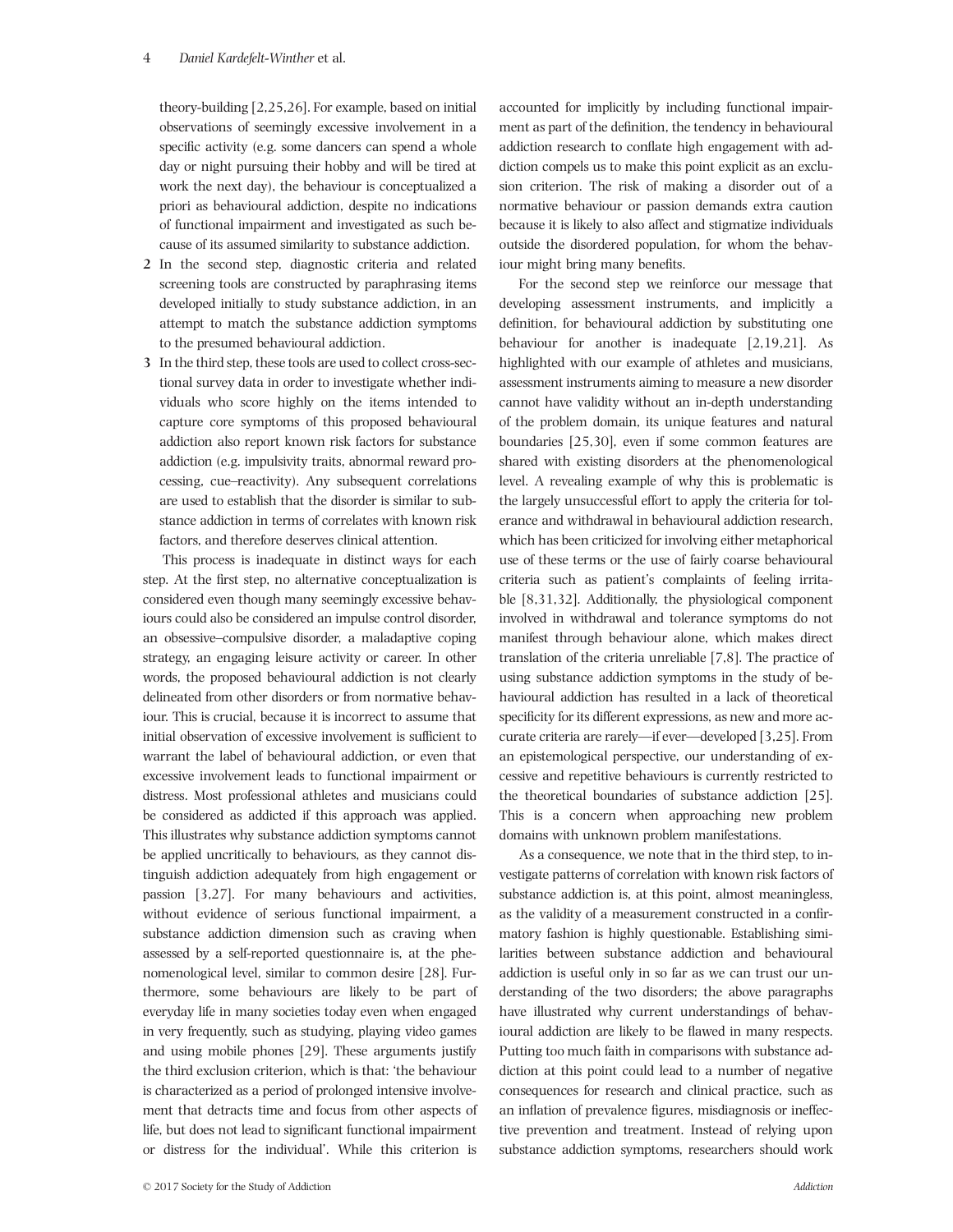to identify the aetiological and psychological processes that underlie a specific excessive behaviour, which demands focus upon the unique manifestations of the behaviour as well as the resulting impairment, rather than on symptoms of excessive involvement per se. Long-term impairment seems particularly relevant to assess for behavioural addiction, as longitudinal studies have shown that a number of excessive behaviours seem to be fairly transient for most people and are episodic, rather than steady, in nature [23]. This justifies our focus on the persistence of the behaviour in the proposed definition and explains why we deliberately chose not to include other substance addiction symptoms.

Finally, an excessive behaviour (whether it leads to treatment or not) may also constitute a helpful or maladaptive coping strategy, which on the surface may be similar to behavioural addiction as it can be repetitive and frequently recurring [33,34]. If the possibility of a coping strategy is not considered when the behaviour is evaluated, the patient may be treated for behavioural addiction instead. The behaviour may or may not change as a result, but the underlying problem is unlikely to be affected [35]. Thus, we include coping strategies as the fourth exclusion criterion in the proposed definition, which needs to also be considered in relation to a targeted behaviour.

# CONSIDERATIONS FOR IMPROVING RESEARCH ON BEHAVIOURAL ADDICTION

To avoid the theoretical and methodological issues presented in this paper, studies should seek to generate evidence that identifies and promotes a further description of the factors that distinguish healthy repeated behaviour from harmful disorder. A clear deviation from normative behaviour should be observed, and reported functional impairment and psychological distress should be required for a behaviour to warrant further study as an expression of behavioural addiction. To observe excessive involvement alone, which might only reflect engagement, passion or coping, is inadequate. We believe that this is captured in our proposed definition.

We suggest that one way to yield useful evidence that has not yet been given enough attention is by taking a person-centred approach to research, focusing on qualitative studies with individuals reporting significant functional impairment and distress as a consequence of a targeted behaviour. A key aim should be to explore the phenomenology of a proposed condition and identify its aetiology and course. Only in a second step should items be developed and assessment instruments evaluated in terms of psychometric properties [25]. This approach has been used with much success in the study of gambling disorder [36–39], but is rather rare in the wider study of behavioural

addiction. The phenomenology and symptomatology of an excessive behaviour needs to be theorized and evaluated empirically through hypothesis-driven theory testing to ensure that we are not restricting the scientific venture to inquire only about symptoms of known relevance for substance addiction, and to ensure that the behaviour is not misinterpreted as behavioural addiction, where other explanations are more appropriate. Such detailed theoretical knowledge would provide the greater confidence in classification required to conduct more advanced research, such as treatment, neuroimaging or genetics studies. Following this line of thought—where appropriately developed theory precedes survey research for a specific excessive behaviour—we maintain that excessive problem behaviours should not be theorized a priori as behavioural addiction without sound empirical evidence to support this conceptualization. We suggest that future research conceptualizes new expressions of behavioural addiction according to our proposed definition, after serious consideration of the exclusion criteria. As argued by Clark & Watson [40], a good theory articulates not only what a construct is, but also what it is not (p. 5).

We realize that the exclusion criteria proposed in this paper raises the bar significantly in terms of what may or may not be conceptualized as an expression of behavioural addiction. This is also our intention, as we believe that no one stands to gain if behaviours are conceptualized as expressions of behavioural addiction when, in fact, they are not. By introducing a more stringent definition we ask researchers implicitly to explore each problem behaviour in depth before conceptualizing it as behavioural addiction, which means that our overall understanding of behavioural addiction and its boundaries to other problem behaviours should improve.

To conclude, we hope that our proposed definition will be helpful for researchers working on behavioural addiction and we look forward to further developing this definition together with others. We also hope that the methodological issues and problematic research practices highlighted in this paper can be avoided as we move forward, partly through the use of a more appropriate definition of behavioural addiction and the proposed exclusion criteria. We believe future research on new expressions of behavioural addiction should consider the public and/or mental health implications of a behaviour (i.e. impact on subjective distress, nature and severity of harms, functional impairment), as well as clearly establish the boundary between healthy engagement and disorder, taking into account normative aspects of a given behaviour. The proposed definition should initially be used to guide qualitative research with patients who report significant functional impairment as a consequence of a repeated behaviour with the aim of improving the definition, rather than for population-based studies.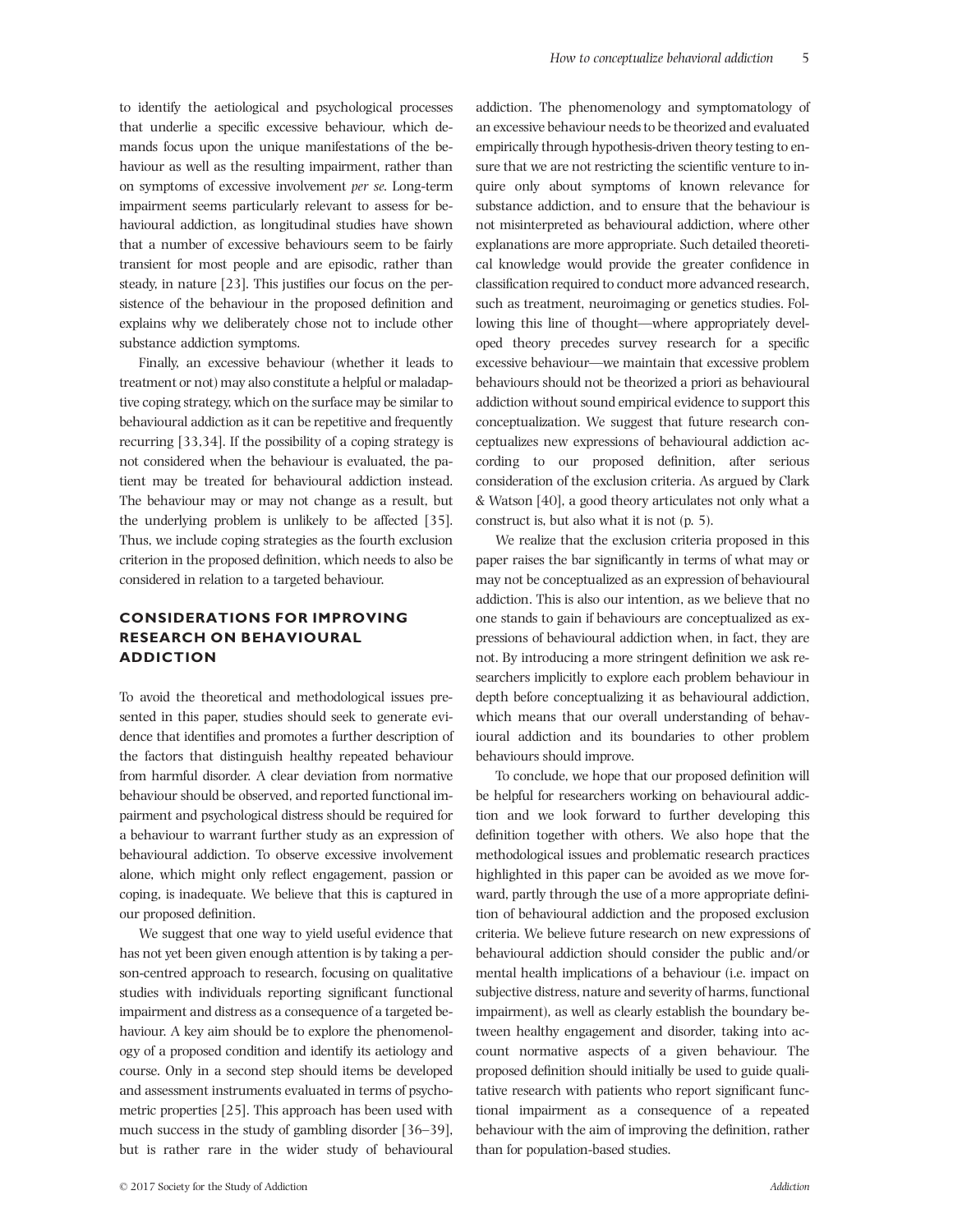#### Declaration of interests

None.

#### Acknowledgements

These authors received funding from the institutes stated: M.C., National Institute of Mental Health (NIMH) Training Grant 5T32MH014592–39; A.H., Helaers Foundation for Medical Research (Grant: Complexity in psychopathology); Belgian Foundation for Vocation (Scientific Vocation), and the WBI World Excellence Grant in Life Sciences—BIOWIN (grant number: sub/2015/228106243177); and P.M., Belgian Fund for Scientific Research (FRS-FNRS).

#### References

- 1. American Psychiatric Association (APA). Diagnostic and Statistical Manual of Mental Disorders, 5th edn. Arlington, VA: Washington, DC: American Psychological Association Press; 2013.
- 2. Billieux J., Schimmenti A., Khazaal Y., Maurage P., Heeren A. Are we overpathologizing everyday life? A tenable blueprint for behavioral addiction research. J Behav Addict 2015a; 4: 119–23.
- 3. Kardefelt-Winther D. Problems with atheoretical and confirmatory research approaches in the study of behavioral addictions. J Behav Addict 2015; 4: 126–9.
- 4. Shaffer H. J., LaPlante D. A., LaBrie R. A., Kidman R. C., Donato A. N., Stanton M. V. Toward a syndrome model of addiction: multiple expressions, common etiology. Harv Rev Psychiatry 2004; 12: 367–74.
- 5. Griffiths M. D. A 'components' model of addiction within a biopsychosocial framework. J Subst Use 2005; 10: 191–7.
- 6. West R., Hardly A. Theory of Addiction. Oxford: Wiley-Blackwell; 2006.
- 7. Van Rooij A. J., Prause N. A critical review of 'internet addiction' criteria with suggestions for the future. J Behav Addict 2014; 3: 203–13.
- 8. Starcevic V. Tolerance and withdrawal symptoms may not be helpful to enhance understanding of behavioural addictions. Addiction 2016; 111: 1307–8.
- 9. Kaptsis D., King D. L., Delfabbro P. H., Gradisar M. Withdrawal symptoms in internet gaming disorder: a systematic review. Clin Psychol Rev 2015; 43: 58–66.
- 10. West R. EMCDDA Insights: Models of Addiction. EMCDDA Insights Series no. 14. Lisbon, Portugal: European Monitoring Centre for Drugs and Drug Addiction; 2013.
- 11. Billieux J., Blaszczynski A., Colder Carras M., Edman J., Heeren A., Kardefelt-Winther D. et al. Behavioral Addiction: open definition development; 2016. DOI: 10.17605/OSF. IO/Q2VVA.
- 12. Atroszko P. A., Andreassen C. S., Griffiths M. D., Pallesen S. Study addiction—a new area of psychological study: conceptualization, assessment, and preliminary empirical findings. J Behav Addict 2015; 4: 75–84.
- 13. Griffiths M. D. Workaholism is still a useful construct. Addict Res Theory 2005; 13: 97–100.
- 14. Maraz A., Urbán R., Griffiths M. D., Demetrovics Z. An empirical investigation of dance addiction. PLOS ONE 2015; 10: e0125988.
- 15. Chóliz M. Mobile phone addiction: a point of issue. Addiction 2010; 105: 373–4.
- 16. Andreassen C. S., Pallesen S. Social network site addiction: an overview. Curr Pharm Des 2014; 20: 4053–61.
- 17. Grall-Bronnec M., Bulteau S., Victorri-Vigneau C., Bouju G., Sauvaget A. Fortune telling addiction: unfortunately a serious topic. J Behav Addict 2015; 4: 27–31.
- 18. Foster A. C., Shorter G. W., Griffiths M. D. Muscle dysmorphia: could it be classified as an addiction to body image? J Behav Addict 2015; 4: 1–5.
- 19. Griffiths M. D., van Rooij A. J., Kardefelt-Winther D., Starcevic V., Király O., Pallesen S. et al. Working towards an international consensus on criteria for assessing Internet Gaming Disorder: a critical commentary on Petry et al. (2014). Addiction 2016; 111: 167–78.
- 20. Van Rooij A. J., Van Looy J., Billieux J. Internet Gaming Disorder as a formative construct: implications for conceptualization and measurement. Psychiatry Clin Neurosci 2016; DOI: 10.1111/pcn.12404.
- 21. Kardefelt-Winther D. A conceptual and methodological critique of internet addiction research: towards a model of compensatory internet use. Comput Hum Behav 2014; 31: 351–4.
- 22. King D., Delfabbro P. Is preoccupation an oversimplication? A call to examine cognitive factors underlying internet gaming disorder. Addiction 2014; 109: 1566–70.
- 23. Thege B. K., Woodin E. M., Hodgins D. C., Williams R. J. Natural course of behavioral addictions: a 5-year longitudinal study. BMC Psychiatry 2015; 15.
- 24. Shafran R., Cooper Z., Fairburn C. G. Clinical perfectionism: a cognitive–behavioural analysis. Behav Res Ther 2002; 40: 773–91.
- 25. Kardefelt-Winther D. Making the case for hypothesis-driven theory testing in the study of Internet Gaming Disorder. Addict Behav 2017; 64: 234–7.
- 26. Shaffer H. J., Hall M., Vander B. J. 'Computer addiction': a critical consideration. Am J Orthopsychiatry 2000; 70: 162–8.
- 27. Charlton J. P., Danforth I. W. Distinguishing addiction and high engagement in the context of online game playing. Comput Hum Behav 2007; 23: 1531–48.
- 28. Kavanagh D. J., Andrade A., May J. Imagery relish and exquisite torture: the elaborated intrusion theory of desire. Psychol Rev 2005; 112: 446–67.
- 29. Sussman S., Lisha N., Griffiths M. D. Prevalence of the addictions: a problem of the majority or the minority? Eval Health Prof 2011; 34: 3–56.
- 30. Kendell R., Jablensky A. Distinguishing between the validity and utility of psychiatric diagnoses. Am J Psychiatry 2003; 160: 4–12.
- 31. Pies R. Should DSM-V designate 'internet addiction' a mental disorder? Psychiatry 2009; 6: 31–7.
- 32. Billieux J., Maurage P., Fernandez-Lopez O., Kuss D. J., Griffiths M. D. Can disordered mobile phone use be considered a behavioral addiction? An update on current evidence and a comprehensive model for future research. Curr Addict Rep 2015; 2: 156–62.
- 33. Lazarus R. S., Folkman S. Stress, Appraisal, and coping. New York: Springer; 1984.
- 34. Kardefelt-Winther D. Conceptualizing Internet use disorders: addiction or coping process? Psychiatry Clin Neurosci 2016; DOI: 10.1111/pcn.12413.
- 35. Schimmenti A., Caretti V. Psychic retreats or psychic pits? Unbearable states of mind and technological addiction. Psychoanal Psychol 2010; 27: 115–32.